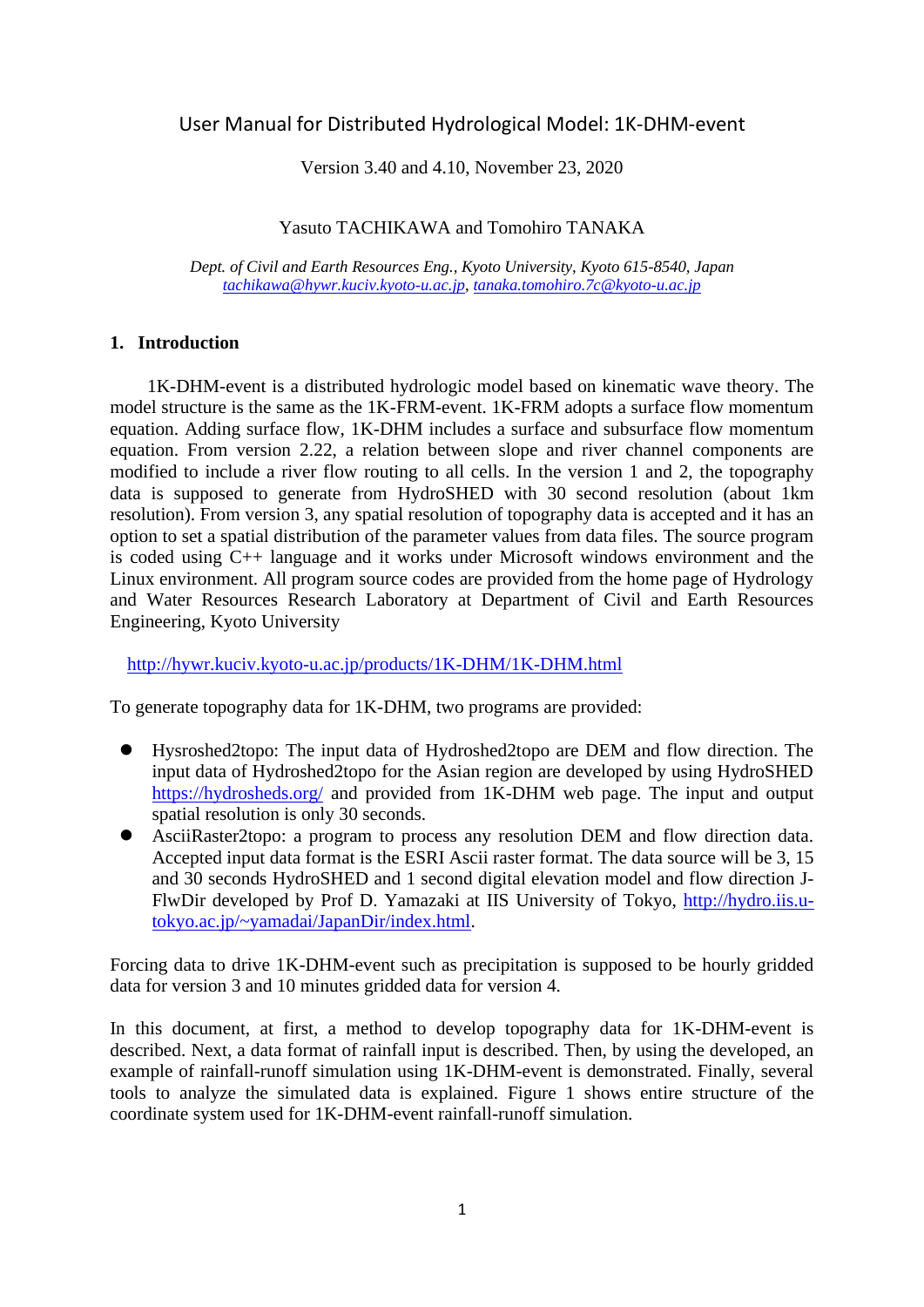

South-West corner for the rainfall input region (Longitude=137.8, Latitude=35.325)

Figure 1: Geographic relation of flow routing simulation area and rainfall grid region.

# **2. Preparation of Topography Data for 1K-DHM-event**

#### **2.1 Program to prepare topography data**

#### 1) Hydroshed2topo

Hydroshed2topo generate input topography data for 1K-FRM-event, 1K-FRM, 1K-DHMevent and 1K-DHM. The input data of Hydroshed2topo are DEM and flow direction. The input data of Hydroshed2topo for the Asian region are developed by using HydroSHED and provided from 1K-DHM web page. The input and output spatial resolution is only 30 seconds.

## 2) AsciiRaster2topo

AsciiRaster2topo generate input topography data for 1K-FRM-event, 1K-FRM, 1K-DHMevent and 1K-DHM. The input data of AsciiRaster2topo are DEM and flow direction. Accepted input data format is the ESRI Ascii raster format.

#### **2.2 Input topography data for Hydroshed2topo and AsciiRaster2topo**

The topographic data to run 1K-DHM-event are a digital elevation and flow direction data with ESRI ASCII raster format. The data source will be the DEM and flow direction data of 3, 15 and 30 seconds for all globe in HydroSHED [https://hydrosheds.org/.](https://hydrosheds.org/) 1 second data in Japan, J-FlwDir developed by Prof D. Yamazaki at IIS University of Tokyo is also available, [http://hydro.iis.u-tokyo.ac.jp/~yamadai/JapanDir/index.html.](http://hydro.iis.u-tokyo.ac.jp/~yamadai/JapanDir/index.html) From these data, ESRI ASCII raster files for DEM and FlwDir are easily generated by using various software for example ArcGIS. The two files are input data for AsciiRaster2topo. For AsciiRaster2topo, upstream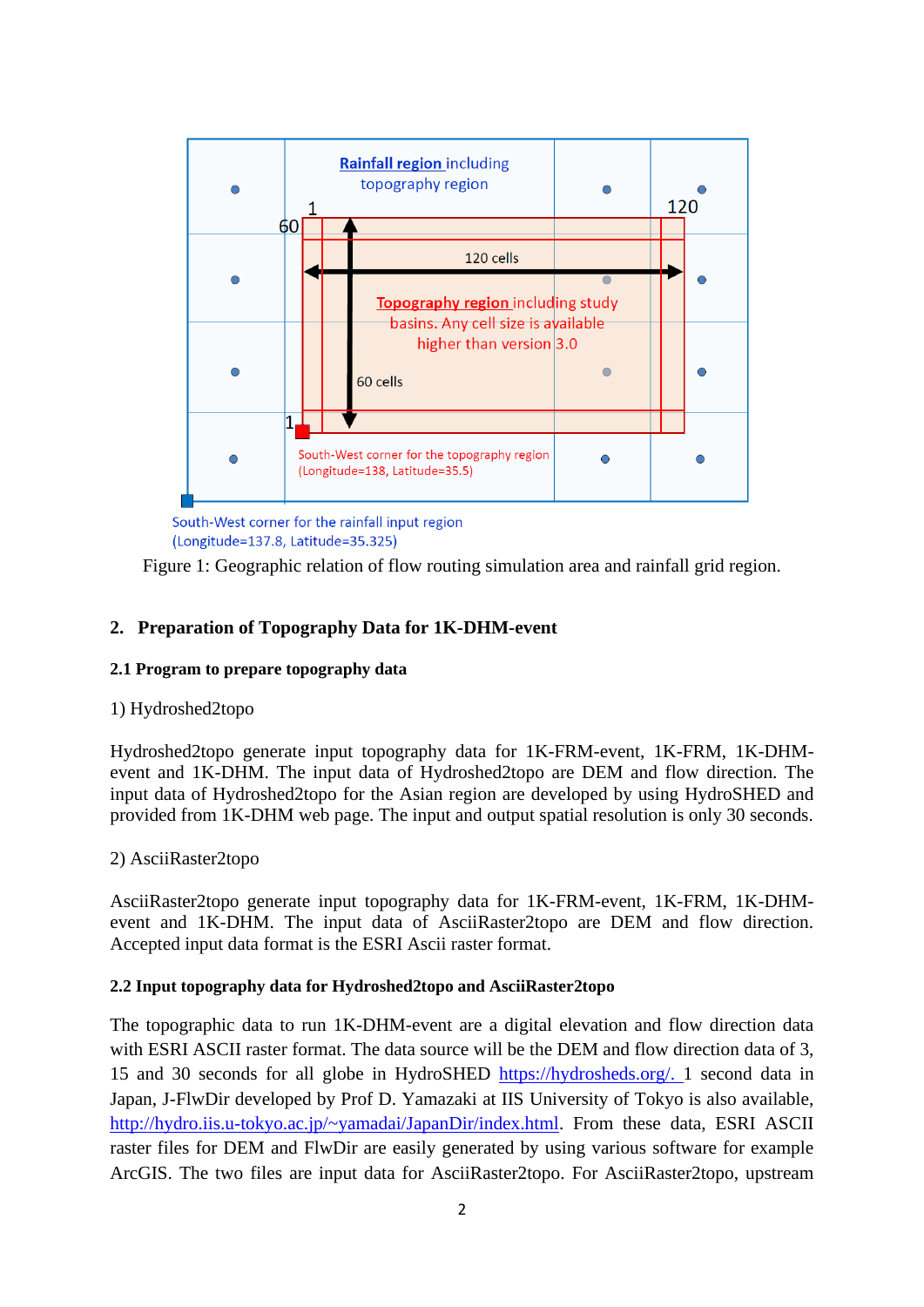grid number and drainage area are also input data. These two data is not used for 1K-DHM, so uses may commented out these parts not to use the upstream grid number and drainage area as input data.

Hydroshed2toto and AsciiRaster2topo.cc generate all necessary topographic input files with binary format to run the 1K-DHM-event version 3 and 4 and additional ESRI ASCII files to view by using GIS software such as ArcGIS. First, you need to specify the study area by editing the parameter data file:

- ⚫ hydroshed2topo/clipArea.dat, or
- ⚫ asciiRaster2topo/clipArea.dat

This file is a text data file. The study area is determined as a rectangular region by setting longitude and latitude as shown in Figure 2.

- The first row specifies the number of columns for the study region. The value must be an integer value.
- The second row specifies the number of rows for the study region. The value must be an integer value.
- The third row specifies Longitude (degree) of South West (lower left) corner of the study area. The value is a real value.
- ⚫ The fourth row specifies Latitude (degree) of South West (lower left) corner of the study area. The value is a real value.

The longitude (second) of j-th cell center is set as follows, where  $\Delta$  is a cell size.

longitude = (int)(SWlon\*3600) + $\Delta$  \*j +  $\Delta/2$ ; latitude = (int)(SWlat\*3600) +  $\Delta$ 30\*i +  $\Delta/2$ ;



Figure 2: Setting study area (left) and an example of clipArea.dat (right).

#### **2.3 Run the program**

Compile and run to generate topographic information for 1K-DHM-event

⚫ Compile hydroshed2topo.cc and run hydroshed2topo.exe, or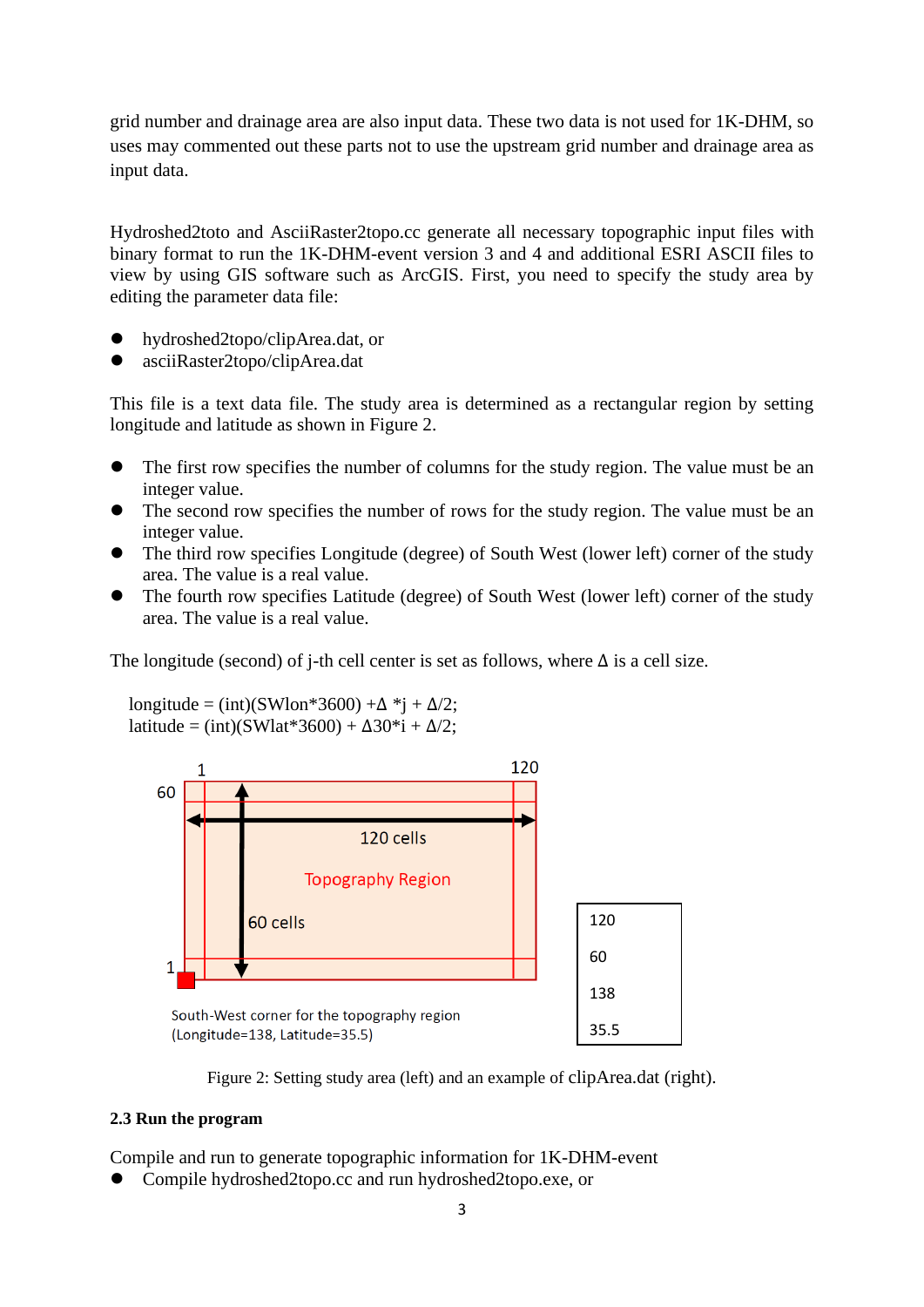⚫ Compile asciiraster2topo.cc and run asciiRaster2topo.exe.

### **2.4 Output files**

All output files used for the 1K-DHM-event are generated in the folder:

- ⚫ hydroshed2topo/output, or
- ⚫ asciiRaster2topo/output

The binary files for 1K-DHM-event runoff simulation and additional files to view using GIS software are generated. The binary files include data from the South-West grid and lining to East, and then, moving to the North in the next line, which means the South line comes first and then moves to the North. This is a typical GrADS data format. Sample GrADS control files are attached in asciiRaster2topo to visualize the data. The additional files to view the generated topography data has ESRI ASCII raster format, which have data from the South-West grid and lining to East, and then, moving to the South in the next line, which means the North line comes first and then moves to the South. The files generated are below:

**modDem.bin**: This is the corrected (pit removed) elevation information of the study area. The data was written in real 4-byte binary data format.



Figure 3: A sample of modem.bin.

flowDir.bin: Flow direction information. The direction convention is shown in Figure 3. The data format is integer 4-bite binary.



Figure 4: A sample of flowDir.bin.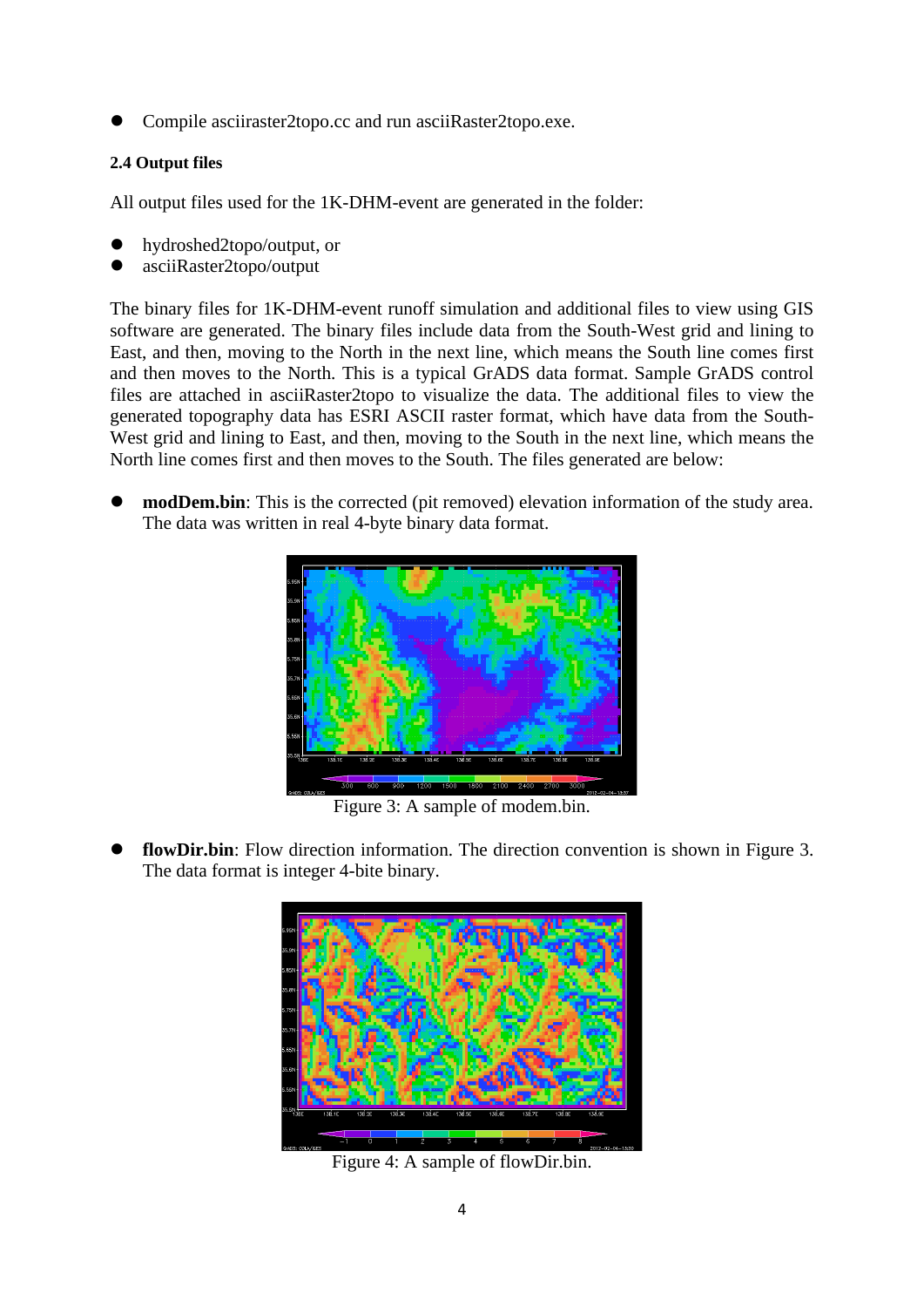

flowAcc.bin: Flow accumulation information. The data format is integer 4-bite binary.



Figure 6: A sample of flowAcc.bin.

riverNum.bin: Each river basin is numbered starting from 1 and then the number is assigned to each grid cell in which of the basin the cell is belongs to. The data format is integer 4-bite binary.



Figure 7: A sample of riverNum.bin.

⚫ riverNumList.txt: This is a text file which contains basin information as below:

Column 1: river basin number of the study area, Column 2: the basin area (acmulated number of grids). Column 3: column number starting from 1 (starting from West), Column 4: row number starting from 1 (starting from South), Column 5: longitude (second), Column 6: latitude (second),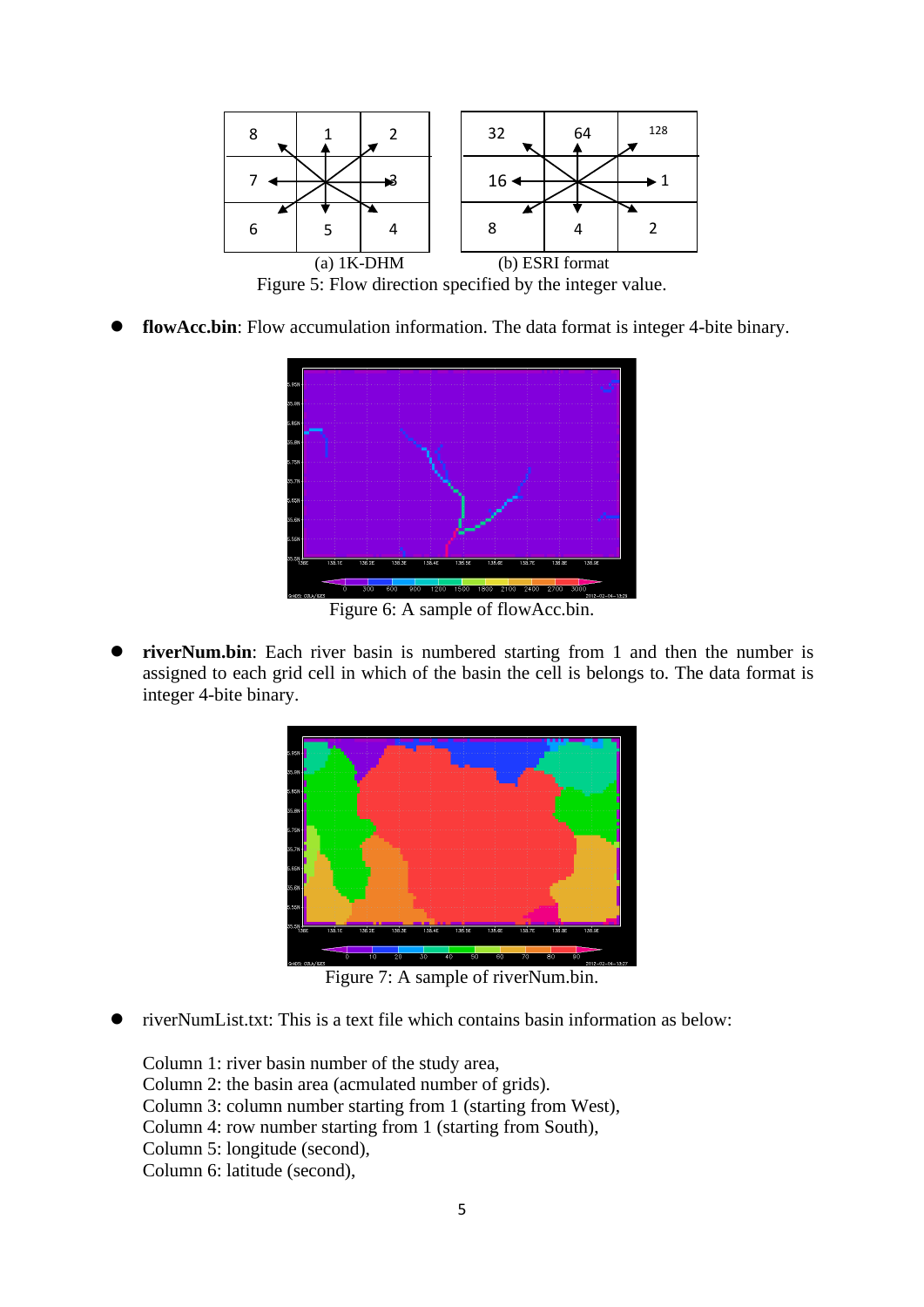Column 7: longitude (degree), and Column 8: latitude (degree)

```
1 5 10 59 497085 129555 138.079 35.9875
2 3 14 59 497205 129555 138.113 35.9875
3 4 16 59 497265 129555 138.129 35.9875
4 4 17 59 497295 129555 138.137 35.9875
5 4 18 59 497325 129555 138.146 35.9875
…
```
Figure 8: An example of riverNumList.txt.

To calculate rainfall-runoff simulation for only some selected basins, keep the lines of the selected basins in the riverNumList.txt and delete other lines from this file.

Additional files are also created under the folder

- ⚫ hydrosged2topo/output/arcgis, or
- ⚫ asciiRaster2topo/output/arcgis

These files have the ESRI ASCII file format.

- ⚫ **cutDem.asc**: The DEM data for the study region. This is the original data clipped for the study region.
- ⚫ **cutDir.asc**: The DIR data for the study region. This is the original data clipped for the study region.
- ⚫ **cutUpa.asc**: The upstream drainage area for the study region. This is the original data clipped for the study region. AasciiRaster2topo only.
- ⚫ **cutUpg.asc**: The grid number of upstream area for the study region. This is the original data clipped for the study region. AasciiRaster2topo only.
- ⚫ **distance.asc**: The distance from the river mouth.
- ⚫ **flowAcc.asc**: Flow accumulation value information, which corresponds to **flowAcc.bin**.
- ⚫ **flowDir.asc**: The Flow Direction data for the study region, which corresponds to **flowDir.bin**.
- ⚫ **modDem.asc**: The DEM data for the study region. This is the corrected (pit removed) elevation information of the study area, which corresponds to **moDem.bin**.
- ⚫ **riverNum.asc**: The river basin numbers of the study area, which corresponds to **riverNum.bin**.
- ⚫ **Col.asc**: The column number of each grid for the study region. This file is used to obtain the exact column number overlapping with other data.
- **Row.asc**: The row number of each grid for the study region. This file is used to obtain the exact row number overlapping with other data.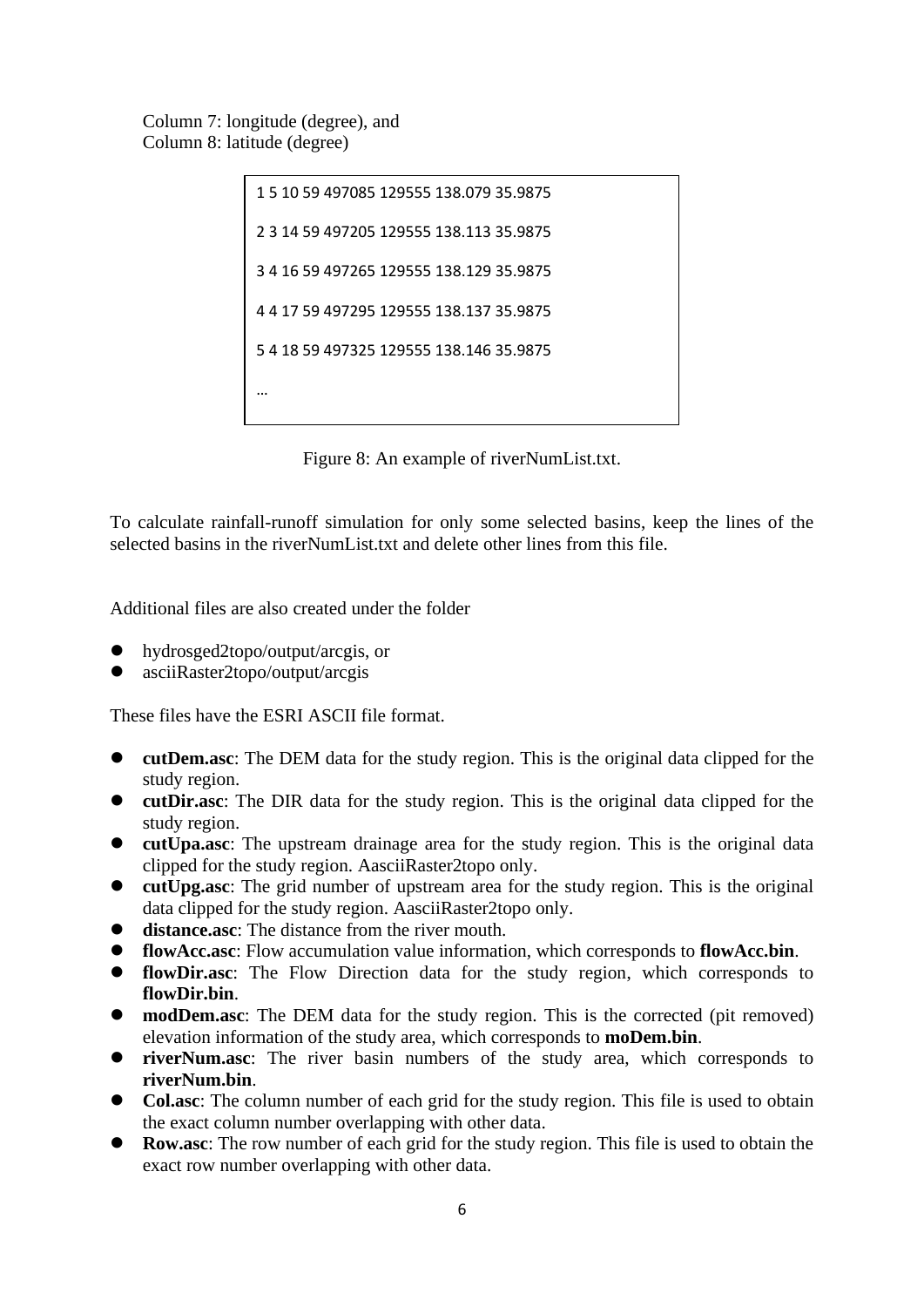#### **3. Preparation of Forcing Data (Rainfall data)**

A spatially distributed rainfall intensity data is given to 1K-DHM-event. The rainfall file is placed at

1k-dhm-event/input/rain.dat

The name of the file must be "rain.dat" and the file should be placed under "input" folder. An example of rain.dat is shown in Figure 9. The first line of "rain.dat" is Year, Month, Day, Hour, Column Number, and Row Number of spatially gridded rainfall data. From the next line, rainfall intensity values (mm/hr) are stored beginning from the North-West grid and lining to East, then, moving to the South in the next line. Each data is delimited by white space characters (SPACE, TAB, or CR).

| 1979 12 1 1 5 6       |
|-----------------------|
| $0.1$ 0.2 0.3 0.4 0.5 |
| 0.6 0.7 0.8 0.9 1.0   |
| 1.1 1.2 1.3 1.4 1.5   |
| 1.6 1.7 1.8 1.9 2.0   |
| 2.1 2.2 2.3 2.4 2.5   |
| 2.6 2.7 2.8 2.9 3.0   |
|                       |

| 1979 12 1 1 0 5 6     |
|-----------------------|
| $0.1$ 0.2 0.3 0.4 0.5 |
| 0.6 0.7 0.8 0.9 1.0   |
| 1.1 1.2 1.3 1.4 1.5   |
| 1.6 1.7 1.8 1.9 2.0   |
| 2.1 2.2 2.3 2.4 2.5   |
| 2.6 2.7 2.8 2.9 3.0   |
|                       |

(a) example of version 3 for hourly data (b) example of version 4 for 10minutes data

Figure 9: Part of rain.dat. Left is for 1K-DHM-event version 3 and right is for version 4. For the left example for version 3, the 1<sup>st</sup> Row is: Year, Month, Day, Hour, Column Number, Row Number. For the right example for version 4, the 1st Row is: Year, Month, Day, Hour, Minute, Column Number, Row Number. From the  $2<sup>nd</sup>$  to  $7<sup>th</sup>$  Rows, effective rainfall intensities (5) columns and 6 rows) in mm/hr are stored for the left example and mm/10monutes for the right example.

 $\overline{\phantom{a}}$ 

If the data period is shorter than the simulation time, the rainfall intensity after the given data time is assumed to zero.

The geographic structure is shown in Figure 10. The rainfall intensity data represents the intensity of each grid center. The time interval of the rainfall intensity must be hour for version3 and 10 minutes for version 4. Figure 11 shows the relation between the rainfallrunoff simulation region and rainfall grid region. For runoff simulation, the nearest grid of rainfall intensity is selected.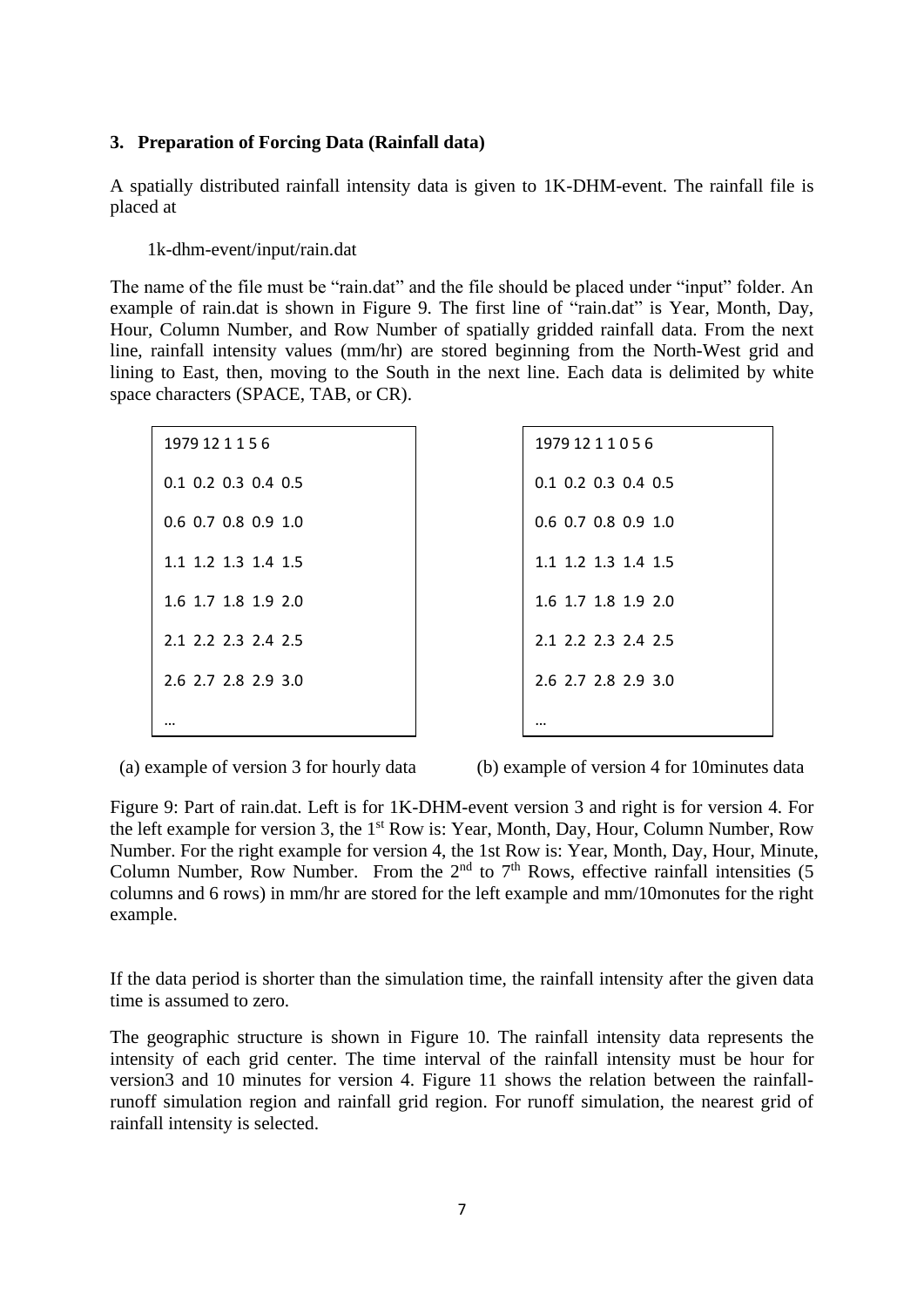The grid size of forcing data is set in the parameter setting file for 1K-DHM-event. The grid center of longitude (degree) and latitude (degree) of j-th column and i-th row for input data are set as follows:



longitude =  $ROF_WLON + j^*Delta_x$ ; // set longitude

Figure 11: Geographic relation of rainfall-runoff simulation area and rainfall grid region.

Rainfall data is also provided in the binary format with each value being 4-byte floating number. The rainfall data file name is then "rain.bin" and should be placed at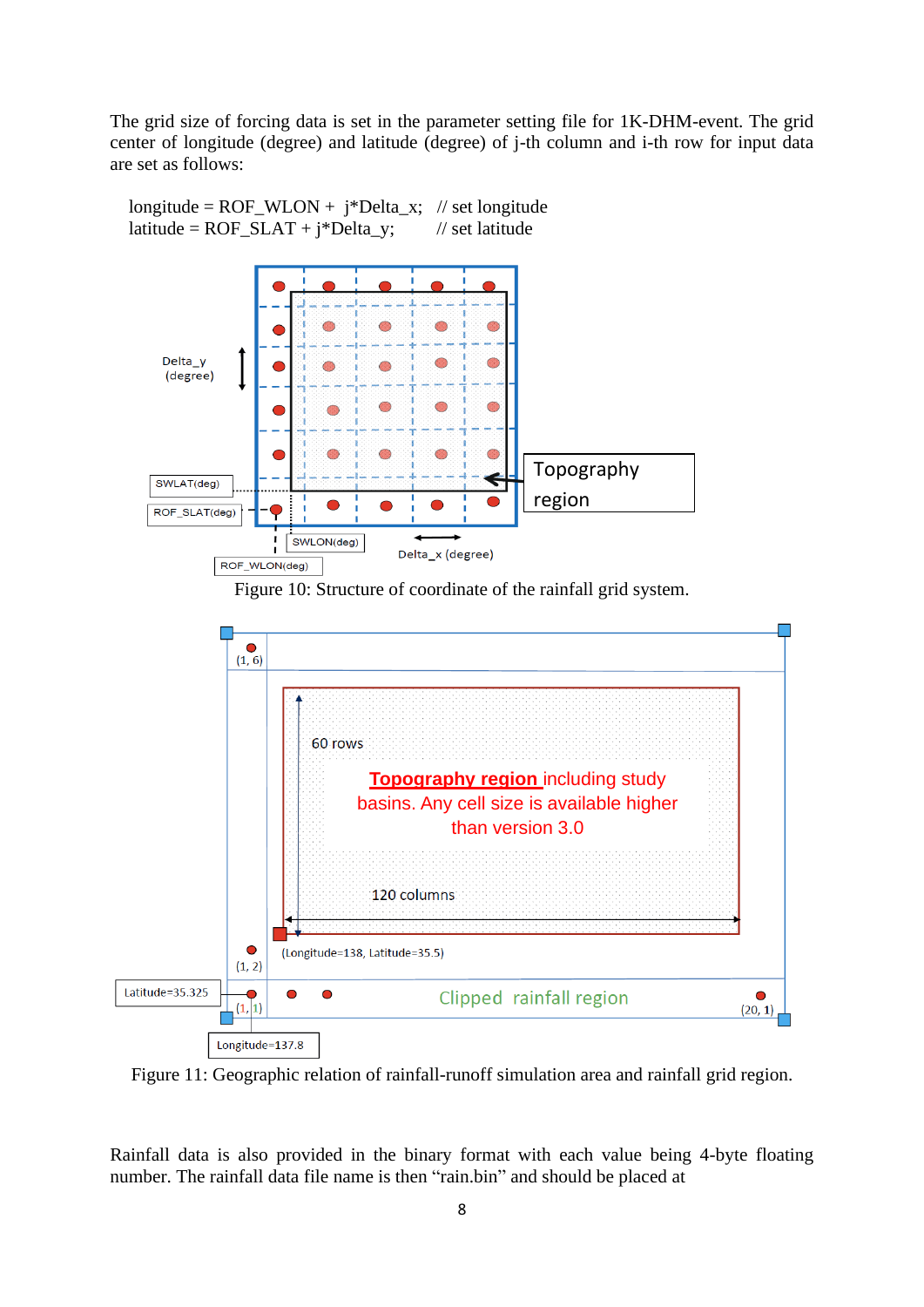#### 1k-dhm-event/input/rain.bin

The binary data should be arranged from south to north against the above text format. Rainfall data format is switched by changing a parameter "Format of rainfall data" in the "param-dhmevent.dat".

# **4. Hydrologic Simulation Using 1K-DHM-event**

Figure 11 shows the geographic relation of the rainfall-runoff simulation area and the rainfall grid region for the example data. The procedures for runoff simulation are as follows:

## **4.1 Setting data**

## 1) **Topography data setting**:

Copy the topographic information files (above mentioned five files) from "hydroshed2topo/output/" to "1k-dhm-event/topoData/"

## 2) **Rainfall data setting**:

Set the rain data and place rainfall data file at "1k-dhm-event/input/rain.dat". The file name must be "rain.dat", or "1k-dhm-event/input/rain.bin" when data is prepared in the binary format.

## 3) **Runoff simulation parameter setting**:

Edit the runoff simulation parameter file:

"1k-dhm-event/param-event-ver310.dat" for version 3 shown in Figure 12. "1k-dhm-event/param-event-ver400.dat" for version 4 shown in Figure 13.

by using any text editor. Delimiter of each data is white space characters.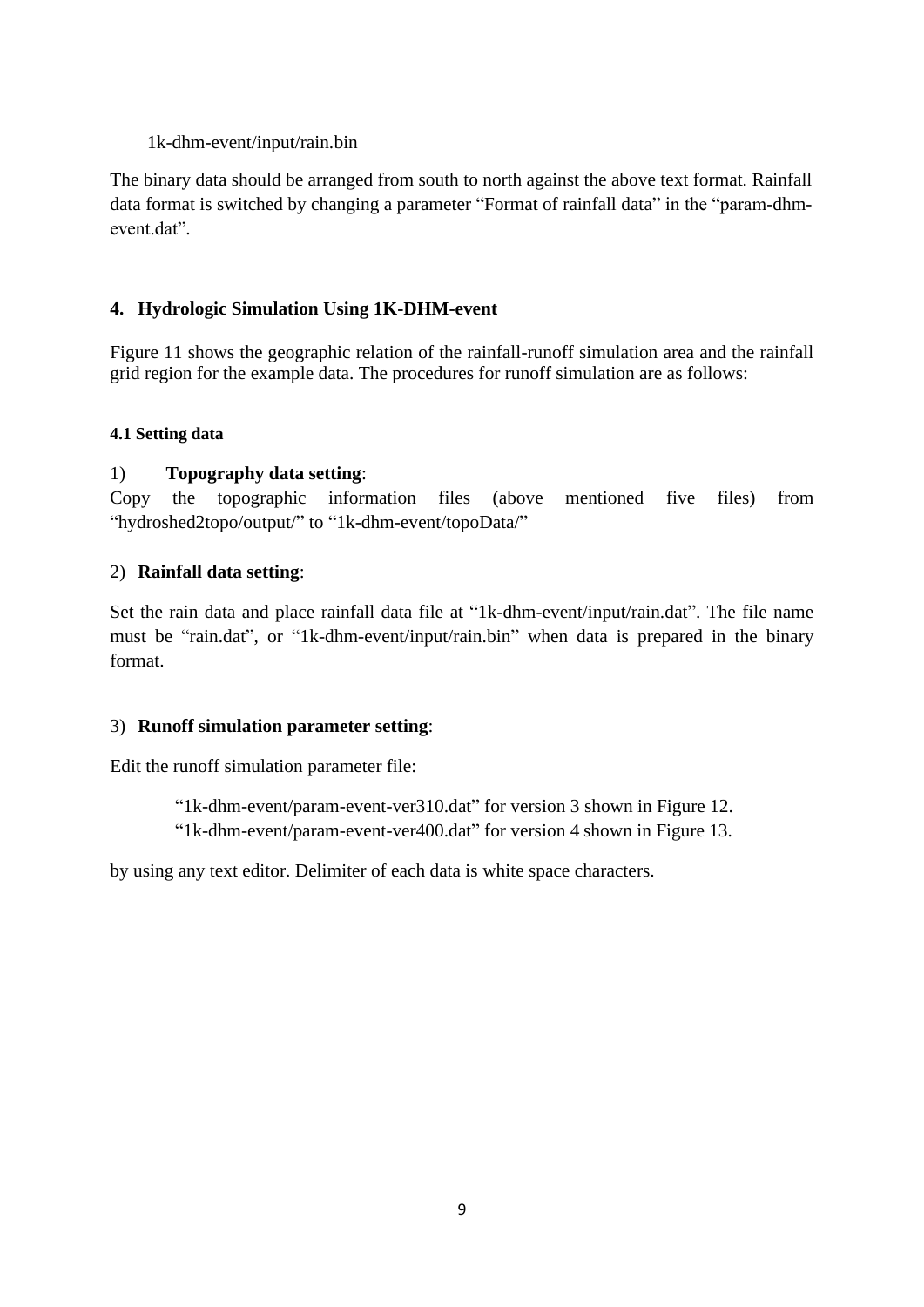| 1.0            | DEM resolution as second unit.                                                                                                                                                                                                  |
|----------------|---------------------------------------------------------------------------------------------------------------------------------------------------------------------------------------------------------------------------------|
| 120            | Number of columns of the study area                                                                                                                                                                                             |
| 60             | Number of rows of the study area                                                                                                                                                                                                |
| 138.0          | Longitude (degree) of South West corner of the study area                                                                                                                                                                       |
| 35.5           | Latitude (degree) of South West corner of the study area.                                                                                                                                                                       |
| 1              | Format of rainfall data (1: text, 2: 4-byte binary)                                                                                                                                                                             |
| 5              | Number of columns of the input forcing data                                                                                                                                                                                     |
| 6              | Number of rows in the input forcing data                                                                                                                                                                                        |
| 0.1875         | Input data grid size of x-direction (degree)                                                                                                                                                                                    |
| 0.1875         | Input data grid size of y-direction (degree)                                                                                                                                                                                    |
| 137.8          | Longitude of the center of the Southwest corner of input data (degree)                                                                                                                                                          |
| 35.325         | Latitude of the center of the Southwest corner of input data (degree)                                                                                                                                                           |
| $\overline{4}$ | Simulation duration (days)                                                                                                                                                                                                      |
| 10             | simulation time step (sec)                                                                                                                                                                                                      |
| 5              | number of spatial divisions                                                                                                                                                                                                     |
| 0.65           | $0.5 <$ theta $<= 1.0$                                                                                                                                                                                                          |
| 0.5            | Manning's roughness coefficient for slope (m-s unit)                                                                                                                                                                            |
| 0.0046         | Hydraulic conductivity (m/s)                                                                                                                                                                                                    |
| 0.3440         | Depth of capillary and non-capillary soil layers (m)                                                                                                                                                                            |
| 0.2875         | Depth of capillary soil layers (m)                                                                                                                                                                                              |
| 6.3486         | Exponent constant of unsaturated hydraulic conductivity (-)                                                                                                                                                                     |
| 0.03           | Manning's roughness coefficient for river (m-s unit)                                                                                                                                                                            |
| $\theta$       | Grid accumulated number to differentiate slope and river $(-)$ . If the value is zero, river routing is included to all grids. If the value is 10, the grids with the accumulated number is less than 10 do not include river r |
| 15.0           | Slope length $(m)$                                                                                                                                                                                                              |
| 0.0001         | Initial runoff height (mm/hr). Zero and negative values are not arrowed.                                                                                                                                                        |
|                |                                                                                                                                                                                                                                 |
|                |                                                                                                                                                                                                                                 |
|                |                                                                                                                                                                                                                                 |

Figure 12: An example of param-event-ver310.dat.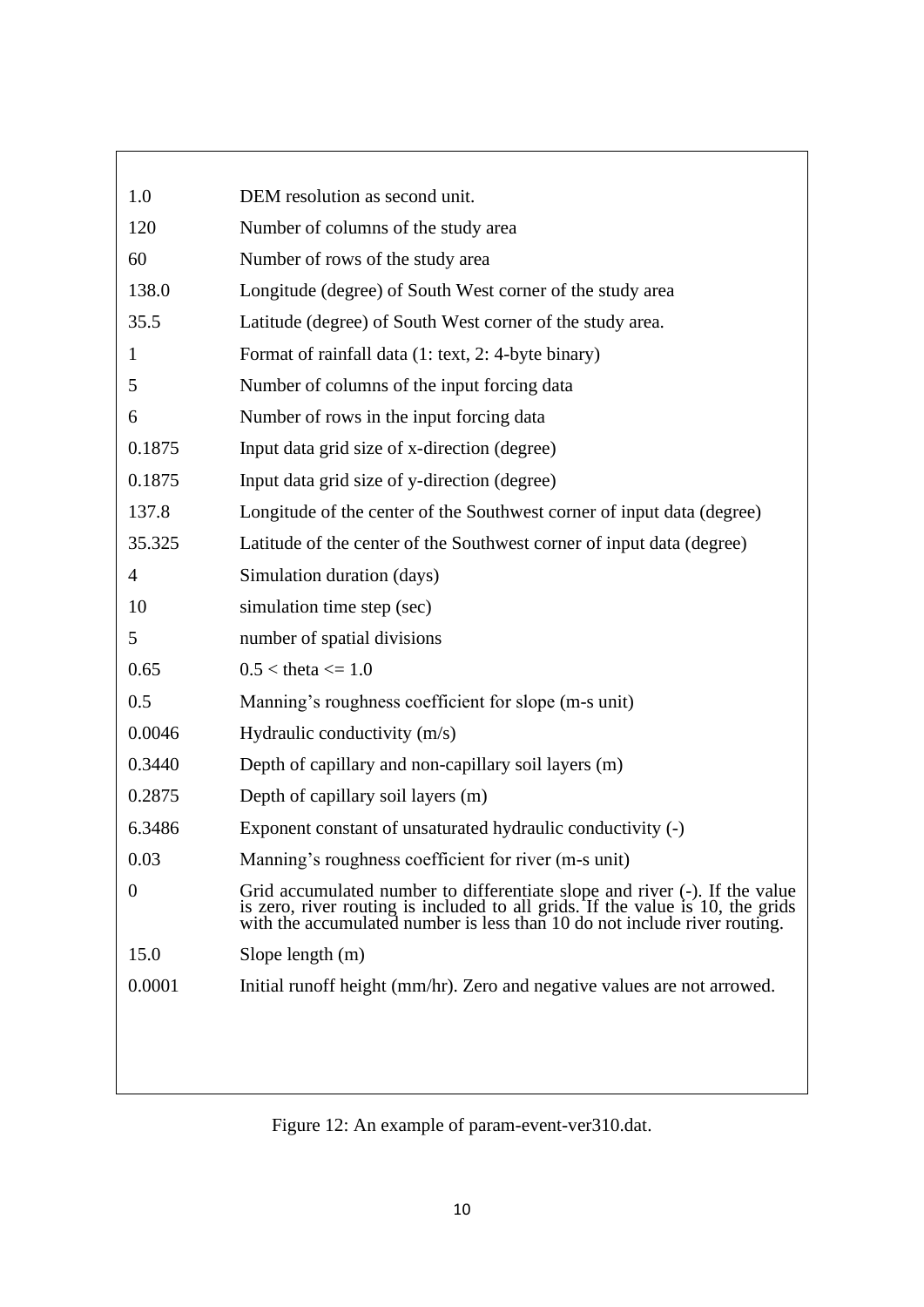| 1.0            | DEM resolution as second unit.                                                                                                                                                                                                            |
|----------------|-------------------------------------------------------------------------------------------------------------------------------------------------------------------------------------------------------------------------------------------|
| 120            | Number of columns of the study area                                                                                                                                                                                                       |
| 60             | Number of rows of the study area                                                                                                                                                                                                          |
| 138.0          | Longitude (degree) of South West corner of the study area                                                                                                                                                                                 |
| 35.5           | Latitude (degree) of South West corner of the study area.                                                                                                                                                                                 |
| 1              | Format of rainfall data (1: text, 2: 4-byte binary)                                                                                                                                                                                       |
| 10             | Rainfall time interval (minutes) $\leftarrow$ only version 4                                                                                                                                                                              |
| 5              | Number of columns of the input forcing data                                                                                                                                                                                               |
| 6              | Number of rows in the input forcing data                                                                                                                                                                                                  |
| 0.1875         | Input data grid size of x-direction (degree)                                                                                                                                                                                              |
| 0.1875         | Input data grid size of y-direction (degree)                                                                                                                                                                                              |
| 137.8          | Longitude of the center of the Southwest corner of input data (degree)                                                                                                                                                                    |
| 35.325         | Latitude of the center of the Southwest corner of input data (degree)                                                                                                                                                                     |
| $\overline{4}$ | Simulation duration (days)                                                                                                                                                                                                                |
| 10             | simulation time step (sec)                                                                                                                                                                                                                |
| 5              | number of spatial divisions                                                                                                                                                                                                               |
| 0.65           | $0.5 <$ theta $\leq 1.0$                                                                                                                                                                                                                  |
| 0.5            | Manning's roughness coefficient for slope (m-s unit)                                                                                                                                                                                      |
| 0.0046         | Hydraulic conductivity (m/s)                                                                                                                                                                                                              |
| 0.3440         | Depth of capillary and non-capillary soil layers (m)                                                                                                                                                                                      |
| 0.2875         | Depth of capillary soil layers (m)                                                                                                                                                                                                        |
| 6.3486         | Exponent constant of unsaturated hydraulic conductivity (-)                                                                                                                                                                               |
| 0.03           | Manning's roughness coefficient for river (m-s unit)                                                                                                                                                                                      |
| $\theta$       | Grid accumulated number to differentiate slope and river $(-)$ . If the value is zero, river routing is included to all grids. If the value is 10, the grids with the accumulated number is less than 10 do not include river<br>routing. |
| 15.0           | Slope length $(m)$                                                                                                                                                                                                                        |
| 0.0001         | Initial runoff height (mm/hr). Zero and negative values are not arrowed.                                                                                                                                                                  |

Figure 13: An example of param-event-ver400.dat.

The parameter values to set in param-event-ver400.dat are as follows:

- The 1<sup>st</sup> row defines the resolution of topography grid in second init.
- From the  $2<sup>nd</sup>$  row to  $5<sup>th</sup>$  row, the parameters of the study region are specified: int Col=120 // number of columns for study area.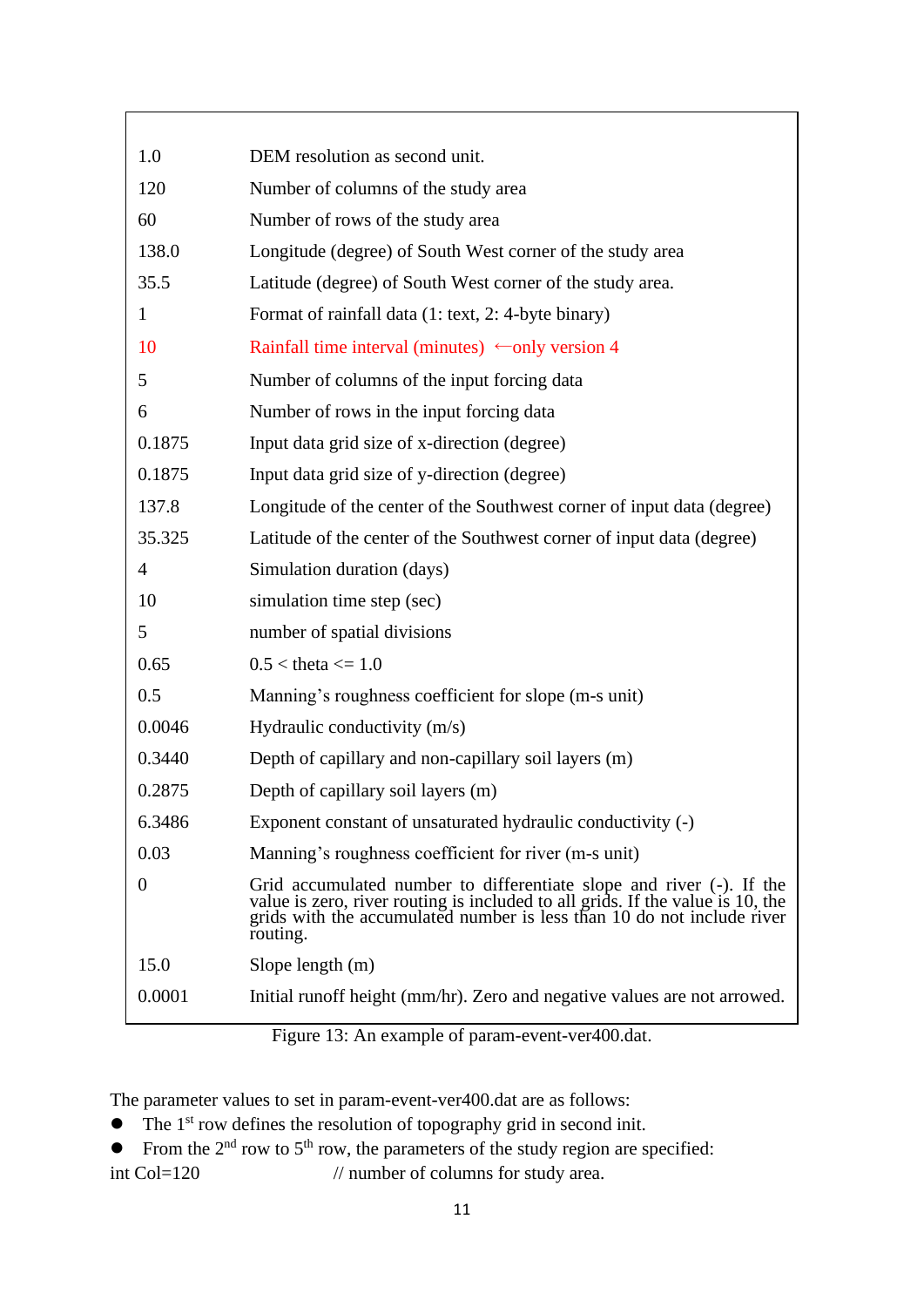| int Row= $60$        | $\frac{1}{2}$ number of rows for study area.                  |
|----------------------|---------------------------------------------------------------|
| double $SWLON=135.0$ | // Longitude (degree) of north west corner of the study area. |
| double $SWLAT=34.0$  | // Latitude (degree) of north west corner of the study area.  |

• From  $6<sup>th</sup>$  row to  $13<sup>th</sup>$  row, the parameters of the rainfall data is specified:

| int ROF data type $= 1$   | // Format of input rainfall data $(1: text, 2: 4-byte binary)$ |
|---------------------------|----------------------------------------------------------------|
| int ROFtime step = $10$   | // Rainfall time step (min). This line is only for version 4.  |
| int ROFnum $col = 5$      | // Number of columns of input rainfall data                    |
| int ROFnum_row = $6$      | // Number of rows of input rainfall data                       |
| double Delta $x = 0.1875$ | // Input data grid size of x-direction (degree)                |
| double Delta_y = $0.1875$ | // Input data grid size of y-direction (degree)                |
| double ROF_WLON = $135.0$ | // Longitude of the center of the Southwest corner of          |
|                           | $\frac{1}{2}$ Input data (degree)                              |
| double ROF $SLAT = 35.0$  | // Latitude of the center of the Southwest corner of           |
|                           | $\frac{1}{2}$ input data (degree)                              |

- The 14<sup>th</sup> row is a parameter to determine the simulation term. int Ndays  $= 4$  // Simulation duration (days)
- From 15<sup>th</sup> row to 17<sup>th</sup> row, the parameters for the finite difference condition are specified. Usually, you do not need to change these parameter values.

| int Time_Step = $10$  | $\frac{1}{2}$ Simulation time step (sec) |
|-----------------------|------------------------------------------|
| int Nspace $= 5$      | // Number of spatial divisions           |
| double Theta = $0.65$ | // weight value $0.5 <$ theta $\leq 1.0$ |

• From  $18<sup>th</sup>$  row to  $25<sup>th</sup>$  row, the parameters for the kinematic wave model are specified.

| double Man_slope $= 0.5$    | $\frac{1}{2}$ Manning's roughness coefficient for slope (m-s)   |
|-----------------------------|-----------------------------------------------------------------|
| double $Ka = 0.0046$        | // Hydraulic conductivity $(m/s)$                               |
| double $Da = 0.3440$        | // Depth of capillary and non-capillary soil layers (m)         |
| double $Dm = 0.2875$        | // Depth of capillary soil layers $(m)$                         |
| double Beta = $6.3486$      | // Exponent constant of unsaturated hydraulic conductivity (-)  |
| double Man channel $= 0.03$ | // Manning's roughness coefficient for river $(m-s)$            |
| int Threshold basin $= 0$   | // Grid accumulated number to differentiate slope and river (-) |
| double $\text{Ls} = 500.0$  | $\frac{1}{2}$ Slope length (m)                                  |

To read the parameter values Man\_slope, Ka, Da, Dm, Beta, Man\_channel and initial runoff height from data files, negative value such as -999 is set. An example of Ka is given in Figure 14. The file format is ESRI Ascii Raster format. The parameter data should be arranged from North to South and the region should be completely the same as the DEM data. The files must be placed under "paramData" folder and the names is fixed as below:

| Man_slope | param_dist_Ns.dat |
|-----------|-------------------|
| Ka        | param_dist_Ka.dat |
| Da        | param_dist_Da.dat |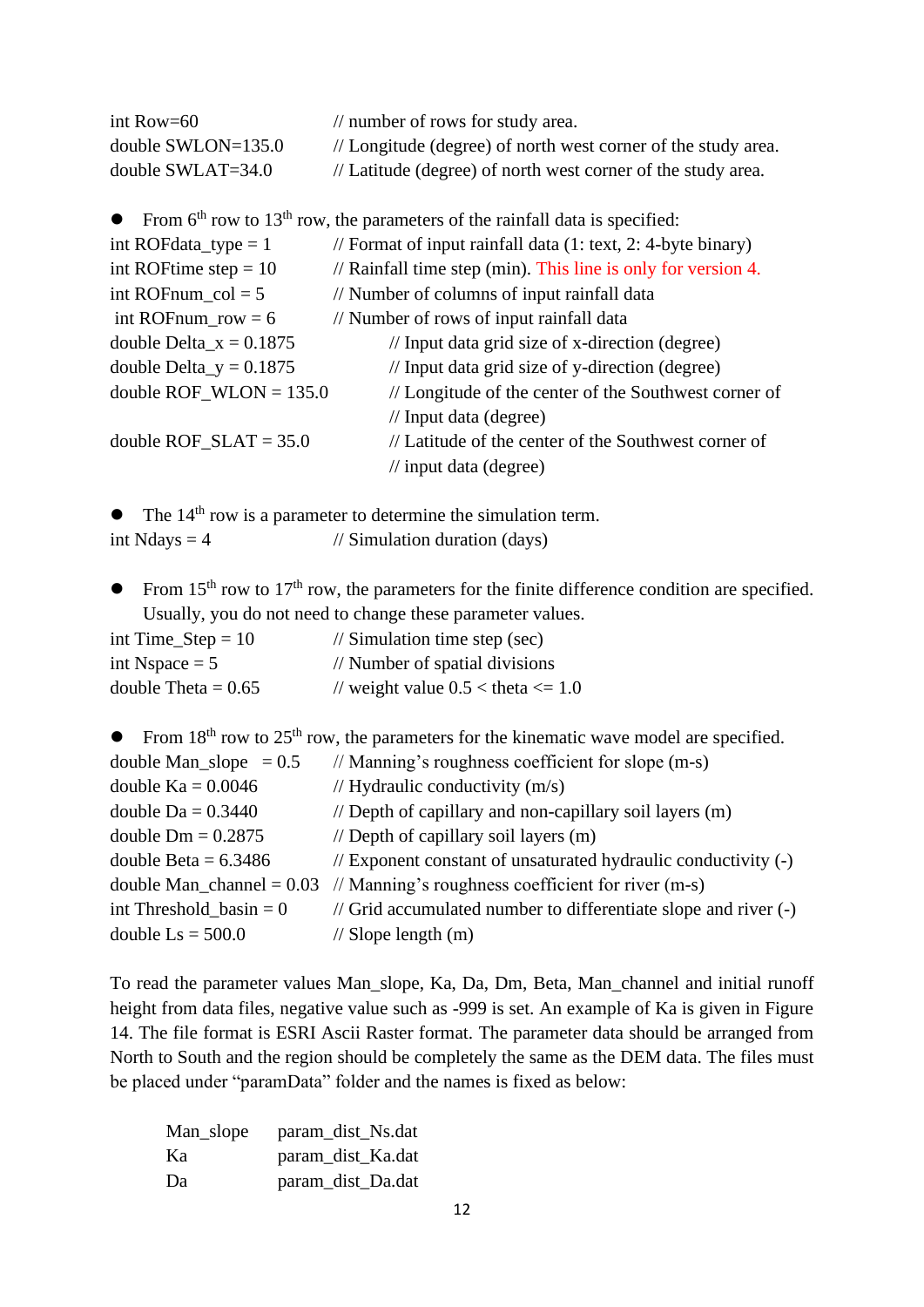Dm param\_dist\_Dm.dat Beta param\_dist\_Beta.dat Man\_channel param\_dist\_Nr.dat Initial runoff height param\_dist\_ROFinitial.dat

Grid accumulated number is used to differentiate slope and rive. If the value is zero, river routing is included to all grids. If the value is 10, the grids with the accumulated number is less than 10 do not include river routing.

• The 26<sup>th</sup> row is a parameter to determine the initial condition.

double initialROF =  $0.0001$  // Initial runoff height (mm/hr). Zero and negative values are // not arrowed.

| ncols 13             |  |
|----------------------|--|
| nrows 20             |  |
| xllcorner 135        |  |
| yllcorner 34         |  |
| cellsize 0.000277778 |  |
| NODATA value -9999   |  |
|                      |  |
|                      |  |
|                      |  |
|                      |  |
|                      |  |
|                      |  |
|                      |  |
|                      |  |
|                      |  |
|                      |  |
|                      |  |
|                      |  |
|                      |  |
|                      |  |
|                      |  |

Figure 14: An example of param\_dist\_Ka.dat.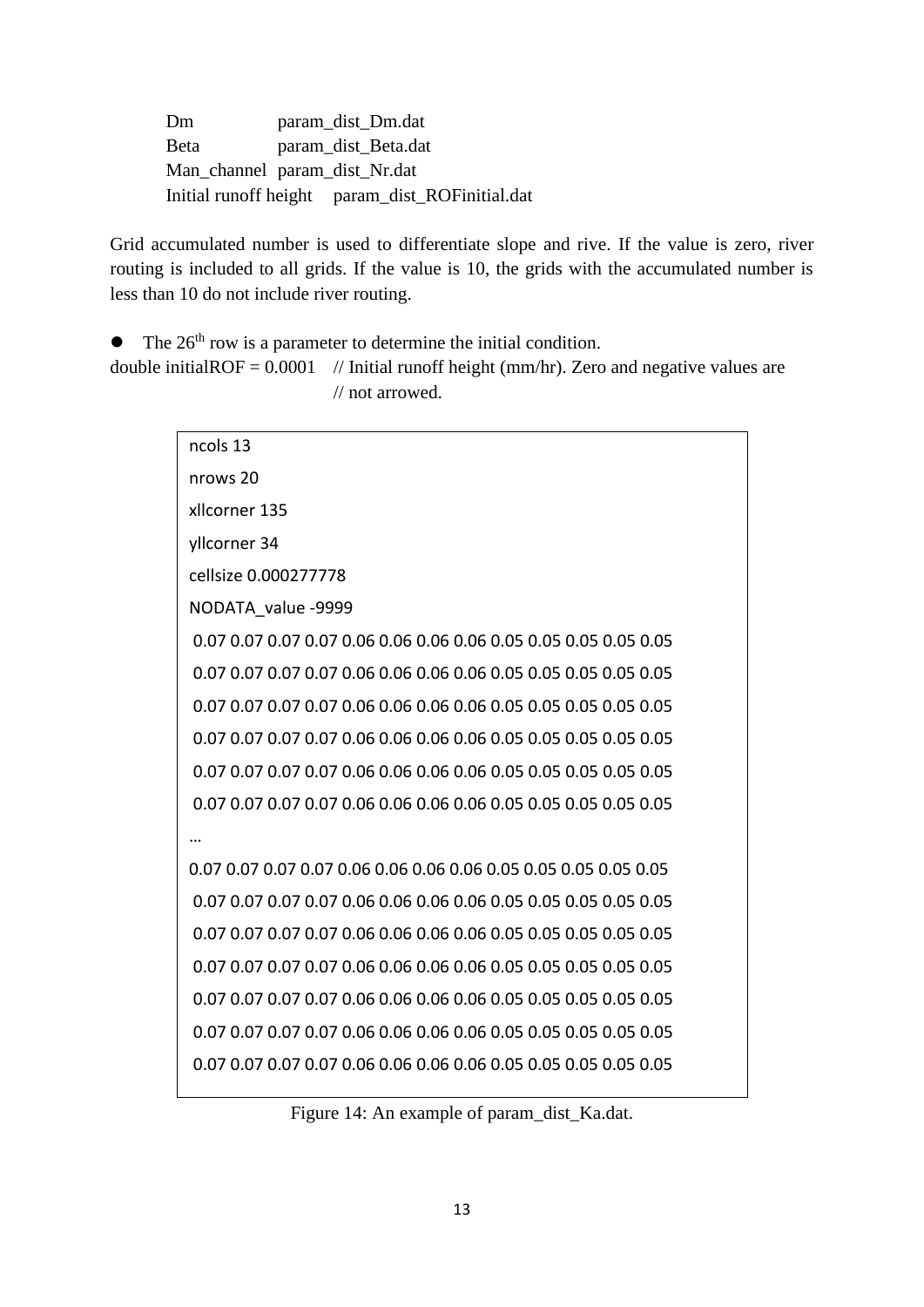#### **4.2 Rainfall-runoff simulation**

Move to the folder "/project/1k-dhm-event" and run

"1k-dhm-event-ver???.exe"

All runoff simulation results are created under the folder:

"1k-dhm-event/output"

The files created are below:

- $\bullet$  **discharge10minMean.bin:** The file contains the average 10 minutes flow  $(m^3/sec)$ .
- **discharge10minSnapshot.bin:** The file contains snapshot of 10 minutes flow (m<sup>3</sup>/sec).
- **dischargeHourlyMean.bin:** The file contains the hourly mean flow (m<sup>3</sup>/sec).

The data are stored in GRADS binary data format and can be visualized using GRADS (http://www.iges.org /grads/). All data arranges from west to east at the South row, then North row. GrADS control file:

- flowAnalysisGradsDaily.ctl
- flowAnalysisGradsHourly.ctl

are attached. To extract hydrographs from the output files, the below program is attached in "output" folder.

- extract10minDischarge-ver???.cc: extracts 10 minutes mean and snapshot time series ascii data from the above binary data.
- ⚫ extractHourlyMeanDischarge-ver???.cc: extracts hourly mean time series ascii data from the above binary data.
- ⚫ makeppm10minMeanDischarge-ver???.cc: generate time series of spatial distribution of 10 minutes mean discharge with PPM data format from the above binary data.
- ⚫ makeppmHourlyMeanDischarge-ver???.cc: generate time series of spatial distribution of hourly mean discharge with PPM data format from the above binary data.

## **4.3 Additional settings**

## 1) Dam model setting

Default model setting is no dam model. If you need to include dam operation in 1K-DHM, the following dam operation is available.

Standard operation of Japanese dam reservoirs is below:

- Dam inflow *I* is released when *I* is smaller than a pre-determined flood discharge  $Q_f$ ;
- Flood control starts and release  $Q_f$  when inflow discharge *I* exceeds  $Q_f$ ;
- If dam storage volume  $S(t)$  reaches the effective total storage  $S_{SL}$ , all inflow *I* is released to avoid overtopping, where  $S(t) = S_F(t) + S_S - S_P$  ( $S_F(t)$  is storage volume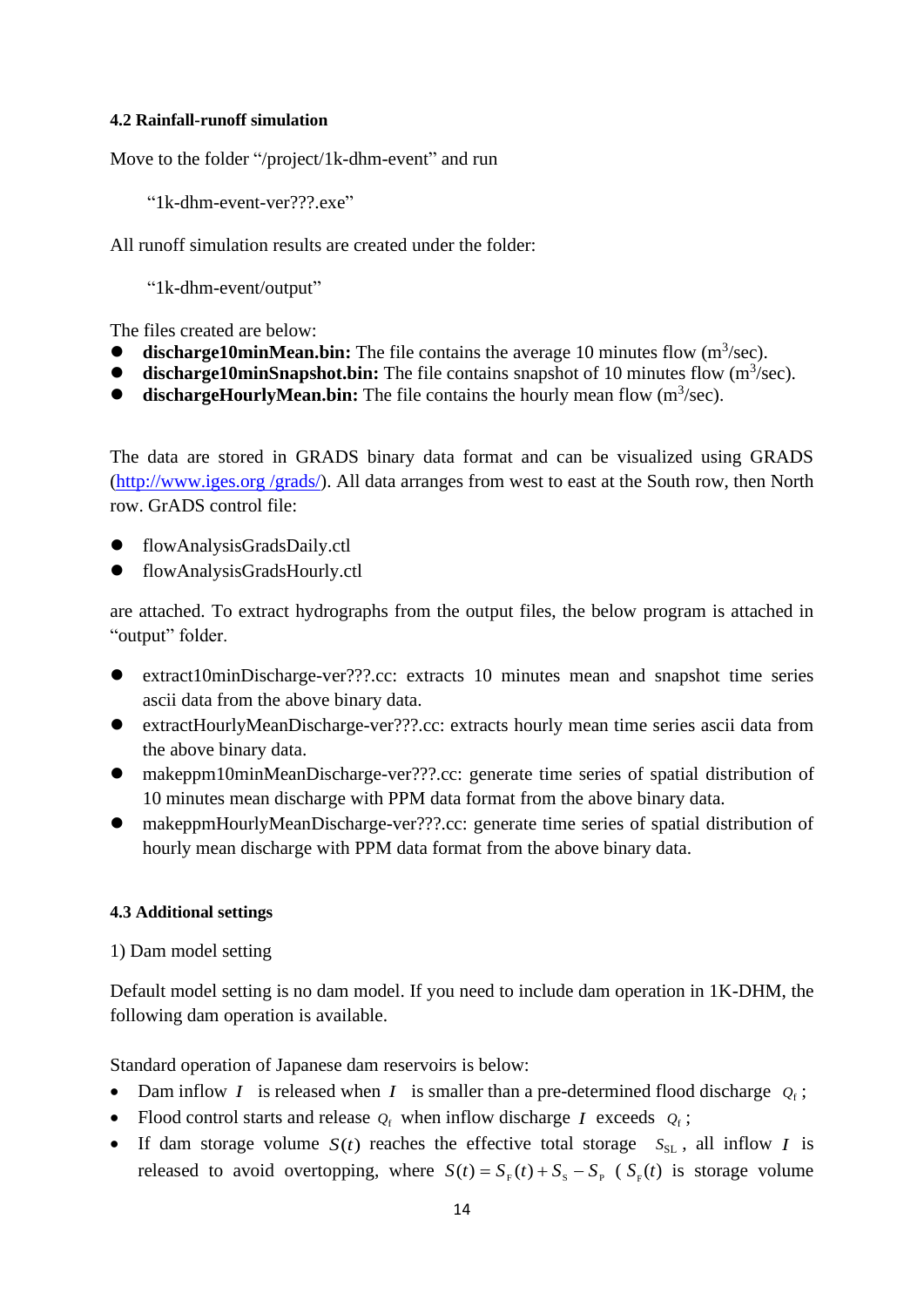stored until time t,  $S_s$  is initial dam storage volume, and  $S_p$  is the volume of preliminary release);

According to the above rules, outflow discharge at time  $t$ ,  $Q(t)$  is summarized as follows;

$$
Q(t) = \begin{cases} I(t) (I(t) < Q_{\mathrm{r}}) \\ Q_{\mathrm{r}} (I(t) \geq Q_{\mathrm{r}} \text{ and } S(t) < S_{\mathrm{SL}}) \\ I(t) (I(t) \geq Q_{\mathrm{r}} \text{ and } S(t) \geq S_{\mathrm{SL}}) \end{cases}
$$

When dam storage capacity is not considered, outflow discharge at time  $t$ ,  $Q(t)$  is summarized as follows;

 $\left( t\right) \left( I(t)\right)$ 

*I*  $(I(t)$   $(I(t) < Q$ 

 $(I(t) < Q_{\rm f})$ 

f

| 8              |              |    |    |       |             |                           |       |                                    |
|----------------|--------------|----|----|-------|-------------|---------------------------|-------|------------------------------------|
| $\Omega$       | 2            | 70 | 67 | 0.0e0 |             | 0.0e0  0.0e0  0.0e0       |       | Seta                               |
| $\mathbf{1}$   | 1            | 60 | 59 | 8.4e2 |             | 0.0e0 6.0e6 2.0e7         |       | Amagase                            |
| $\overline{2}$ | $\mathbf{1}$ | 82 | 44 |       |             |                           |       | 1.3e3 0.0e0 1.38e7 4.92e7 Takayama |
| 3              | 1            | 95 | 26 | 4.5e2 |             |                           |       | 0.0e0 1.54e7 2.38e7 Shorenji       |
| 4              | $\mathbf{1}$ | 81 | 20 | 3.0e2 |             | 0.0e0 6.55e6 1.43e7 Murou |       |                                    |
| 5              | $\mathbf{1}$ | 78 | 38 | 1.0e2 | 0.0e0 9.0e6 |                           |       | 1.54e7 Nunome                      |
| 6              | 1            | 23 | 91 | 1.5e2 |             | 0.0e0 1.6e7               | 5.8e7 | Hiyoshi                            |

 $\left\{\begin{array}{c} \circ \\ Q_{\rm f} \end{array}\left(I(t) \geq Q_{\rm f}\right)\right\}$ ≥  $=\begin{cases} I(t) (I(t) < Q) \\ Q_{\text{f}} (I(t) \geq Q_{\text{f}}) \end{cases}$  $Q(t) = \begin{cases} Q_{\rm f} (t) \end{cases}$  $(t)$ f

ſ

Figure 15: An example of a dam configuration file.

Dam operation type and associated parameters are defined in a dam configuration file:

- ./input/dam.dat

Detail of the file is as follow:

- $\bullet$  1<sup>st</sup> line: Number of dams
- From 2<sup>nd</sup> line: Setting of each dam reservoir
	- $\bullet$  1<sup>st</sup> column: ID of dam
	- $\bullet$   $2<sup>nd</sup>$  column: Type of dam operation (0: Read dam outflow data, 1: Standard operation of Japanese dam reservoirs, 2: When dam storage capacity is not considered)
	- $\bullet$  $3<sup>rd</sup>$  and  $4<sup>th</sup>$  columns: Row and column number of dam cell
	- $\bullet$  $5<sup>th</sup>$  column: Dam inflow when dam operation starts
	- $\bullet$ <sup>th</sup> column: Volume of preliminary release [m<sup>3</sup>]
	- $7<sup>th</sup>$  column: Average dam storage  $[m<sup>3</sup>]$
	- $\bullet$ <sup>th</sup> column: Effective dam storage [m<sup>3</sup>]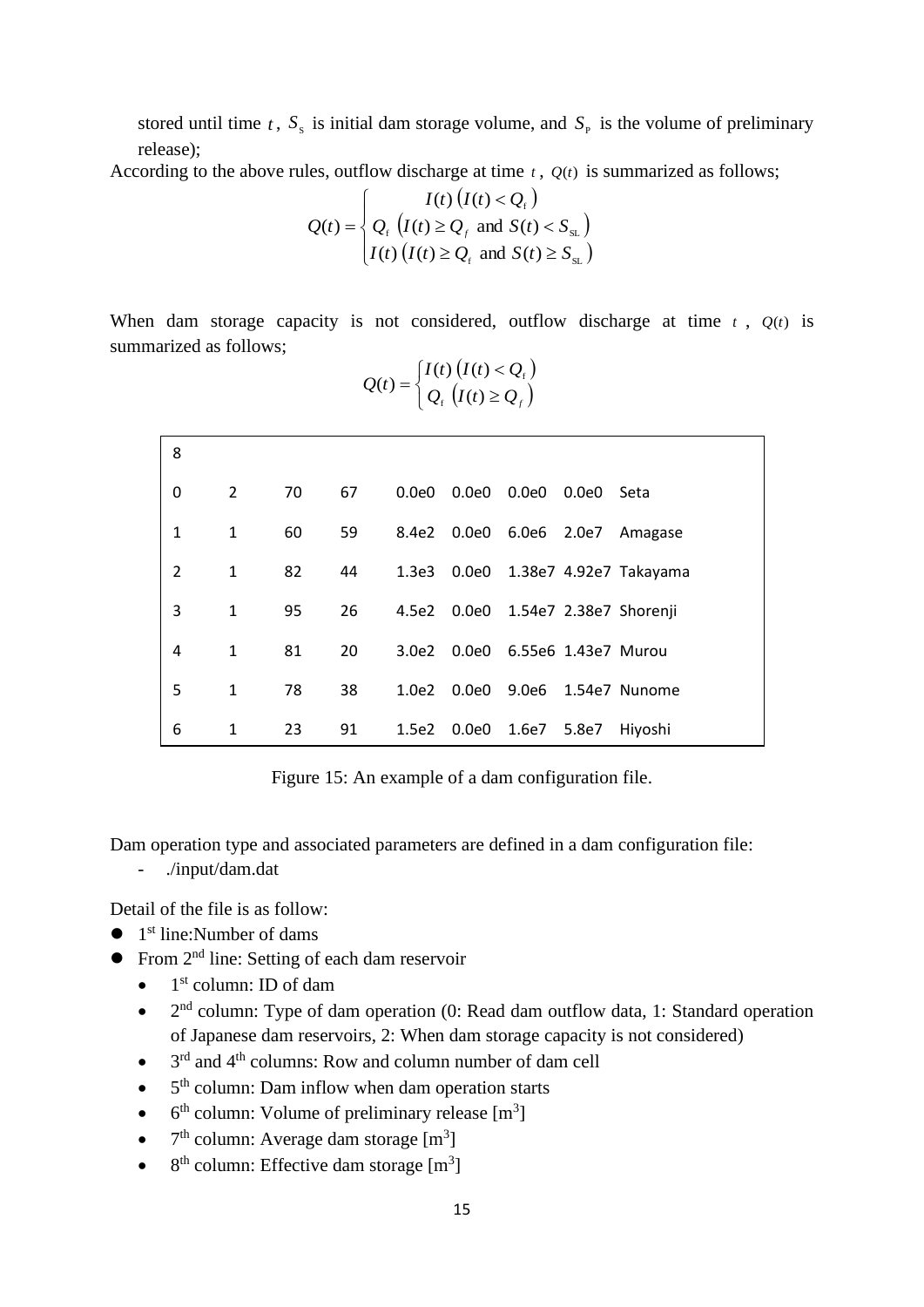$\bullet$  9<sup>th</sup> column: Name of dam

When reading dam outflow data, please set a time series of dam release in the file named:

- ./input/ realDamOutflow/Real[Dam Name].dat

[Dam Name] must be the same as the  $9<sup>th</sup>$  column of a dam configuration file. A time series should be stated day, hour, and outflow  $[m^3/s]$  at each line.

When you need new type of dam operation, please add dam setting/operation in the following functions of the source code in C++:

- setDamGrid: setting the grid of dam location.
- calculateDamOutflow: dam operation,
- setDamInitialState: setting of initial state variables, and
- setDamParameter: setting of parameter values

|               | 38 |    | 77 12000 Hodu |         |
|---------------|----|----|---------------|---------|
| $\mathcal{P}$ | 92 | 47 | 1500          | Iwakura |

Figure 16: An example of a reservoir configuration file.

These functions should be set by users depending on a study catchment.

## **2) Flood inundation model setting**

Default model setting is no flood inundation model. If you need to include flood inundation in 1K-DHM, a linear reservoir model is available. A reservoir configuration file:

- ./input/reservoir.dat

should include the following information:

- $\bullet$  1<sup>st</sup> line: Number of reservoirs
- $\bullet$  From  $2<sup>nd</sup>$  line: Setting of each dam reservoir
	- $\bullet$  $1<sup>st</sup>$  column: ID of dam
	- $\bullet$ <sup>rd</sup> and 3<sup>th</sup> columns: Row and column number of dam cell
	- $\bullet$  4<sup>th</sup> column: A parameter of a linear reservoir model
	- $\bullet$  $5<sup>th</sup>$  column: Name of dam

## **4.4 Compile**

Linux environment: The executable is created by using the GNU  $g++$  compiler as following command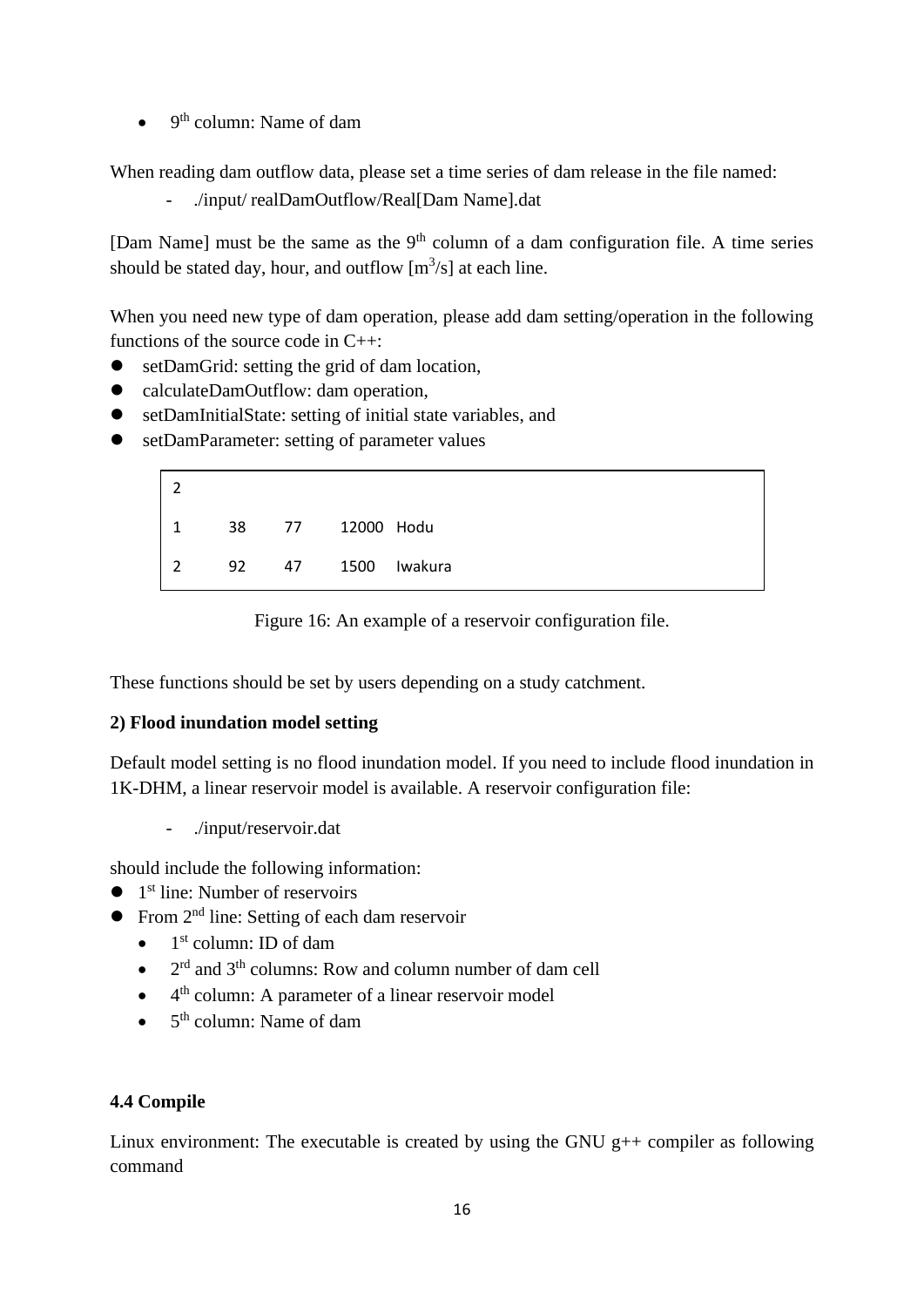% g++ -o 1k-dhm-event-ver222 1k-dhm-event-ver222.cc cellfunc-event.cc roffuncevent.cc

For Intel C++ compiler of Linux version

% icc -o 1k-dhm-event-ver222 1k-dhm-event-ver222.cc cellfunc-event.cc roffunc-event.cc

MS Windows environment: Microsoft Visual Studio 2008 or 2010 with C++ compiler is useful. You can download a free version of Visual C++ Express Edition 2008 or 2010 from Microsoft web site.The solution file *1k-dhm-event.sln* should be created according to the Microsoft Visual Studio to use Visual Studio environment. You can also use the command prompt window of the Microsoft Visual Studio. In this case, after opening the command prompt window, you can compile the program as:

% cl 1k-dhm-event-ver222.cc cellfunc-event.cc roffunc-event.cc

For Intel C++ compiler of windows version

% icl 1k-dhm-event-ver222.cc cellfunc-event.cc roffunc-event.cc

#### **5. Output Data Analysis**

#### **5.1 Visualization of time and space change of discharge using GRADS**

GRADS is a free visualization software mainly used by meteorologists. The software works on Windows and Linux/Unix environment. GRADS is available from http://www.iges.org /grads/.

You can use an example of GRADS control files "flowAnalysisGradsDayly.ctl" and "flowAnalysisGradsHourly.ctl" in "/project/misc/gradsControlFiles". Please see the detail information at the web page. Figure 17 is a spatial distribution of discharge at the study region.



Figure 17: Spatial view of simulated discharge using GrADS.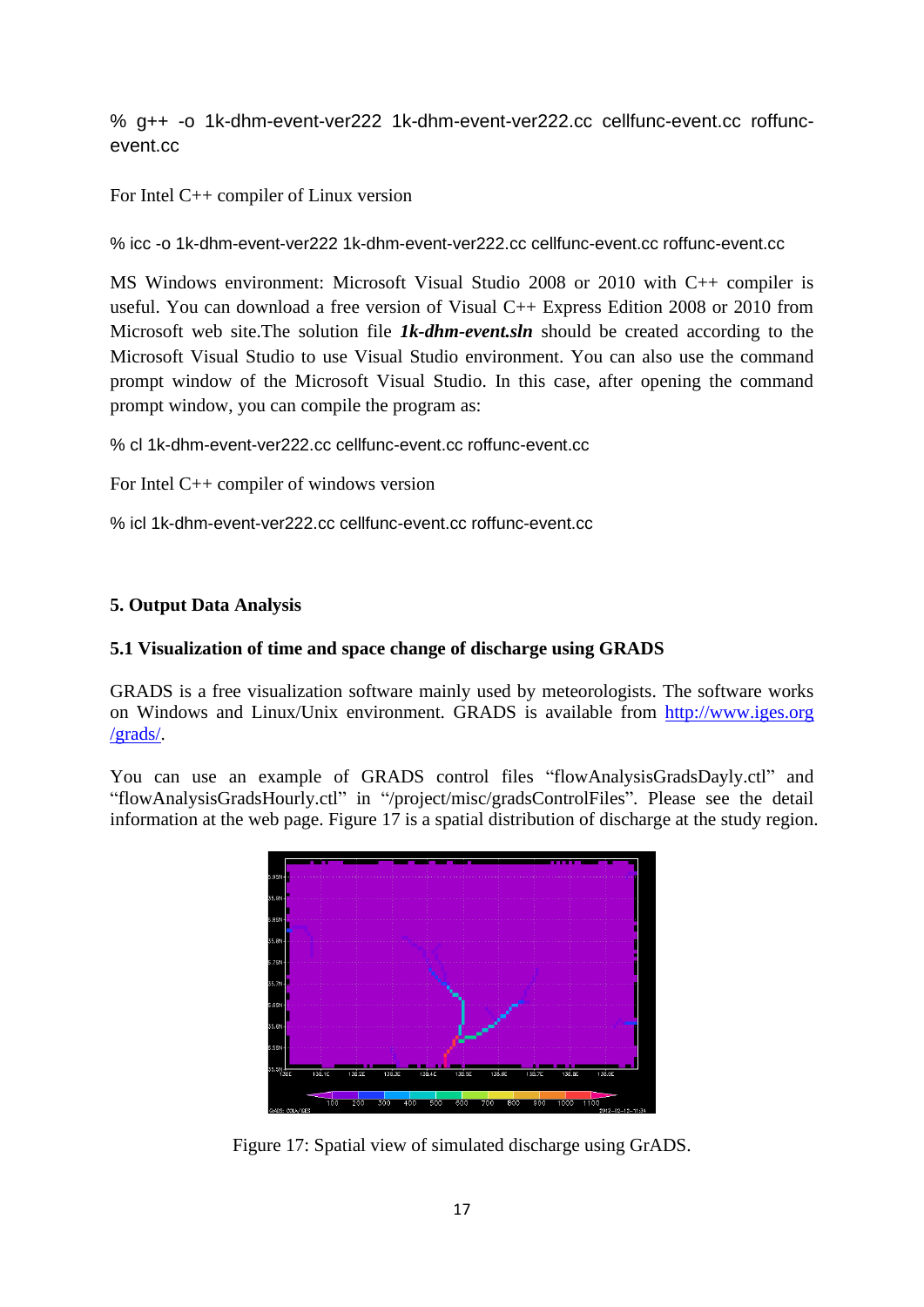# **5.2 Visualization of time and space change of discharge using makeImage.exe and IrfanView**

If you do not have GrADS, you can generate PPM format image files and see it using a free image viewer IrfanView. The procedure to see the animation of time and space change of discharge is as follows:

- 1) Run the image generation program makeppm.exe, which is included in 1K-DHM output folder.
	- ⚫ **makeppmHourlyMeanDischarge-ver???.exe** reads the GrADS format output hourly discharge data **dischargeHourly.bin** generate time series of spatial distribution of hourly mean discharge with PPM data format from the above binary data.
	- ⚫ **makeppm10minMeanDischarge-ver???.exe** generate time series of spatial distribution of 10 minutes mean discharge with PPM data format from the above binary data.
- 2) Generate PPM format image files under image folder. To run the program,
	- 1-1) Open the folder "1k-dhm-event"
	- 1-2) Click "makeppm.exe"
	- 1-3) Image files are gerenated under "1k-dhm-event/image/".
- 3) Install IrfanView. This is a very popular free image viewer. Download the file and follw the instruction. The viewer is installed and you will find the icon on your MS-Windows desktop.
- 4) Click the IrfanView icon and select [File]→[Slideshow]. Then, set the location of PPT image file. You can enjoy the animation.
- 5) Another method to view the animation is to select  $[File] \rightarrow [Open]$ , select the image folder and click the first image. Then, select  $[View] \rightarrow [Start/Stop$  automatic viewing]. You can select  $[View] \rightarrow [Display option (window mode)]$  to enlarge the image.

# **5.3 Time series of discharge data at specific point**

The procedures to extract the time series of discharge data at the specific point is as follows:

- 1) Run the time series extraction program extract???.exe. This program reads the GRADS format output data and generates text format time series data under /output.
	- ⚫ **extract10minDischarge-ver???.exe**: extracts 10 minutes mean and snapshot time series ascii data from the above binary data.
	- ⚫ **extractHourlyMeanDischarge-ver???.exe**: extracts hourly mean time series ascii data from the above binary data.
- 2) To run the program,
	- 1-1) Open the folder "1k-dhm-event".
	- 1-2) Click "extract10minDischarge-ver???.exe".
	- 1-3) You will be asked to input the column and row number to extract the data. To determine the column and row number, it is useful to see the accumulated catchment data "hydroshed2topo/output/flowAcc.asc to examine the discarge with large catchment size. The row and column number begins from the South West corner starting from 1.